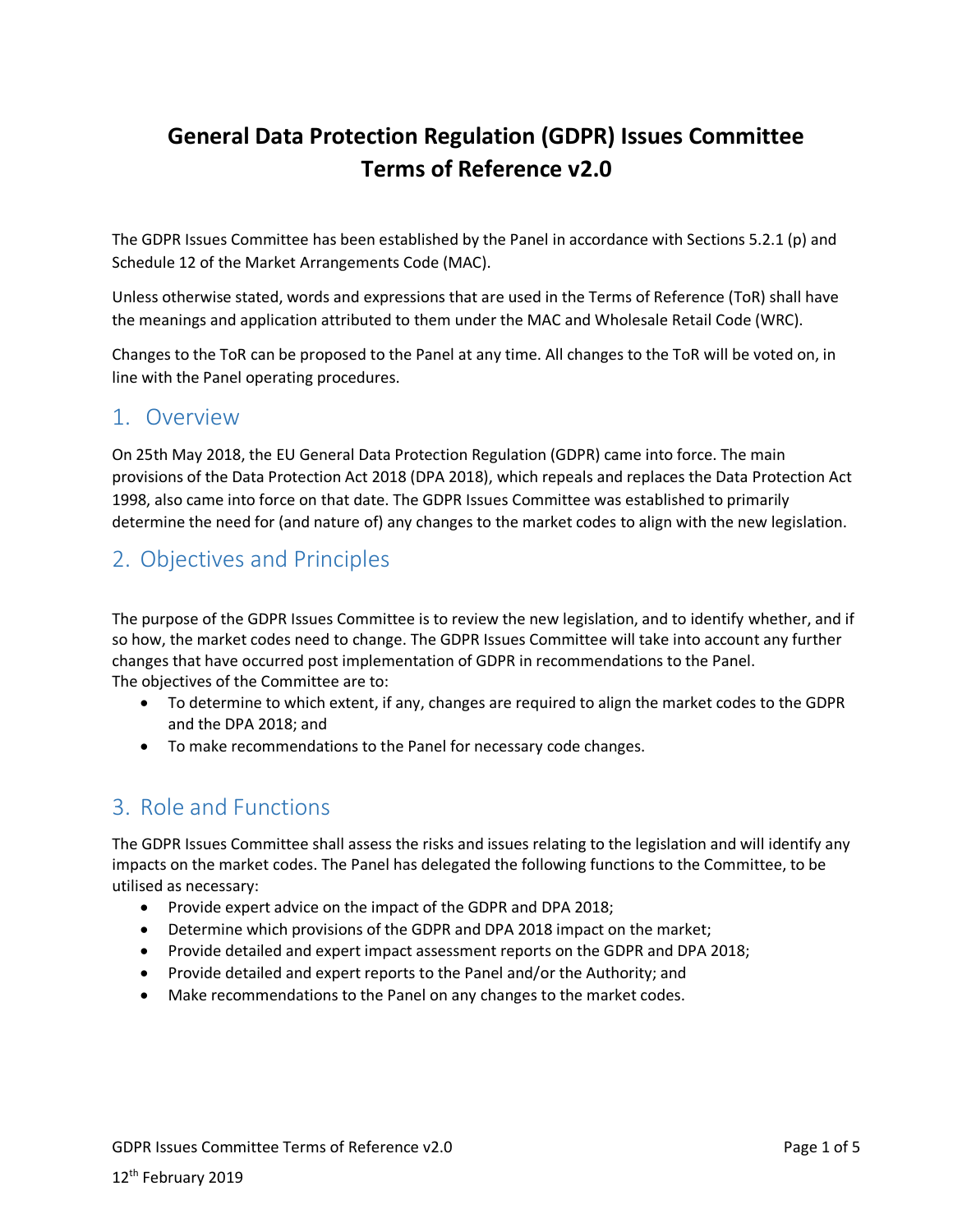# 4. Membership

### 4.1 Chair and Secretary

The Market Operator shall appoint the independent Chair of the GDPR Issues Committee (who may be an employee of MOSL), subject to prior consultation with the Panel. The Chair's role will be to chair meetings, facilitate discussions, and encourage consensus but shall have no casting vote.

The GDPR Issues Committee shall have a Secretary who shall be a person provided by the Market Operator. They will be responsible for taking the minutes, agreeing and circulating agendas, scheduling meetings and producing the papers and reports, on behalf of the Committee. The Secretary will also attend meetings to support the activities of the Committee and advise on the market Codes and change control matters.

The Secretary will neither vote nor be a member of the Committee.

#### 4.2 Voting Members

The GDPR Issues Committee shall comprise of eight (8) voting members, made up of the following pool of experts in the field of:

- Wholesalers (with experience in corporate governance/risk, business management and/or IT security); and
- Retailers (both Associated and Unassociated, with experience in corporate governance/risk, business management and/or IT security).

Each GDPR Issues Committee Member shall act impartially and independently of the interests of their employer and of any person or class of persons, in exercising the functions under Schedule 12 of the MAC.

Before being appointed as a GDPR Issues Committee Member, each Member shall provide a Member confirmation to the Market Operator that they agree to being a GDPR Issues Committee Member. Members mush also provide a letter from their employer agreeing that they may act as a GDPR Issues Committee Member, in accordance with Schedule 5.7.1 of the MAC.

#### 4.3 Non-Voting Members

The following non-voting members are entitled to attend, to speak but not vote at the GDPR Issues Committee meeting:

- The Chair;
- The Market Operator;
- An observer representing Ofwat; and
- Panel Sponsor.

The Committee Chair may invite any individual to attend a meeting of the GDPR Issues Committee Member in order to speak to particular items on the agenda but they shall have no vote in the Committee.

#### 4.4 Alternates

If a Committee Member cannot attend, the Member may propose an Alternate. The Alternate can be any individual notified to the Secretary in good time before the meeting. Alternates should possess sufficient knowledge and expertise to act as a Member.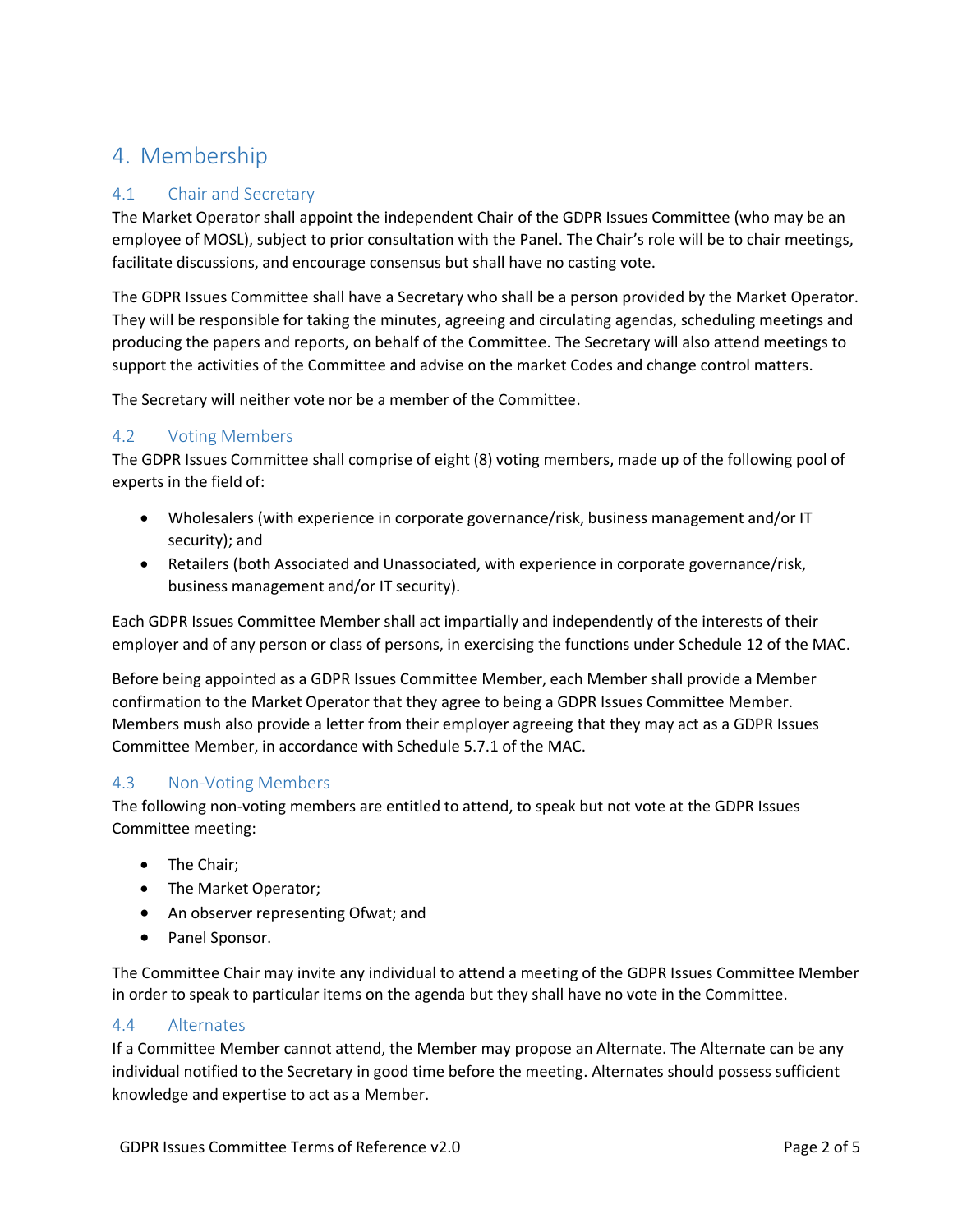Subject to the approval of the Committee Chair, the Alternate may attend the meeting and vote and speak as a Member.

A person appointed as an Alternate is bound by the provisions of the code and this ToR. Alternates must act impartially, in the best interests of the market and should not be representative of or have regard to the interests of anybody or person, including the GDPR Issues Committee Member that appointed them.

If an Alternate attends a meeting as well as their standing GDPR Issues Committee Member, he or she attends only as an Observer and will have no voting rights.

# 5. Quorum and Decision Making

No business is to occur at the meeting unless a quorum is present. A quorum is a minimum of at least six (6) voting GDPR Issues Committee Members.

GDPR Issues Committee Members must inform the Secretary if they or their Alternate is unable to attend at least five (5) Working Days prior to the meeting.

If a Quorum of GDPR Issues Committee Members has not confirmed attendance, the Chair may determine that the meeting should be cancelled and a notification be issued to GDPR Issues Committee Members no later than five (5) Working Days prior to the meeting. The meeting will be deemed as cancelled if no GDPR Issues Committee Members has notified the Secretary that he or she objects to the cancellation, not later than three (3) Working Days before the meeting.

In the event that a meeting of the GDPR Issues Committee Members is convened and a quorum is not present within one hour, the meeting will be adjourned and re-scheduled by the Secretary at the earliest convenience.

A meeting shall be quorate if the necessary members are present in person at the meeting or are contactable by telephone conference call.

### 5.1 Voting Procedure

Votes will not be attributable to individual Members. Any decision made by the GDPR Issues Committee shall be decided by a simple majority of voting Members

When voting on any one decision, each GDPR Issues Committee Member shall be entitled to exercise one (1) vote.

## 6. Secretariat

The Market Operator will provide Secretariat services and appoint the GDPR Issues Committee Secretary. The Secretary will neither vote nor be a member of the Committee. The Secretary is the officer of the Committee that is responsible for its administration. The Secretary must have integrity and must not only be, but also be seen to be, impartial and free from proximity to vested interests. The work of the Secretary encompasses:

- Convening of GDPR Issues Committee meetings, provision of relevant papers and materials and taking minutes of meetings;
- Maintaining registers of Committee Members, interests, contracts and agreements;

GDPR Issues Committee Terms of Reference v2.0 example 2 and 5 and 7 and 7 and 7 and 7 and 7 and 7 and 7 and 7 and 7 and 7 and 7 and 7 and 7 and 7 and 7 and 7 and 7 and 7 and 7 and 7 and 7 and 7 and 7 and 7 and 7 and 7 and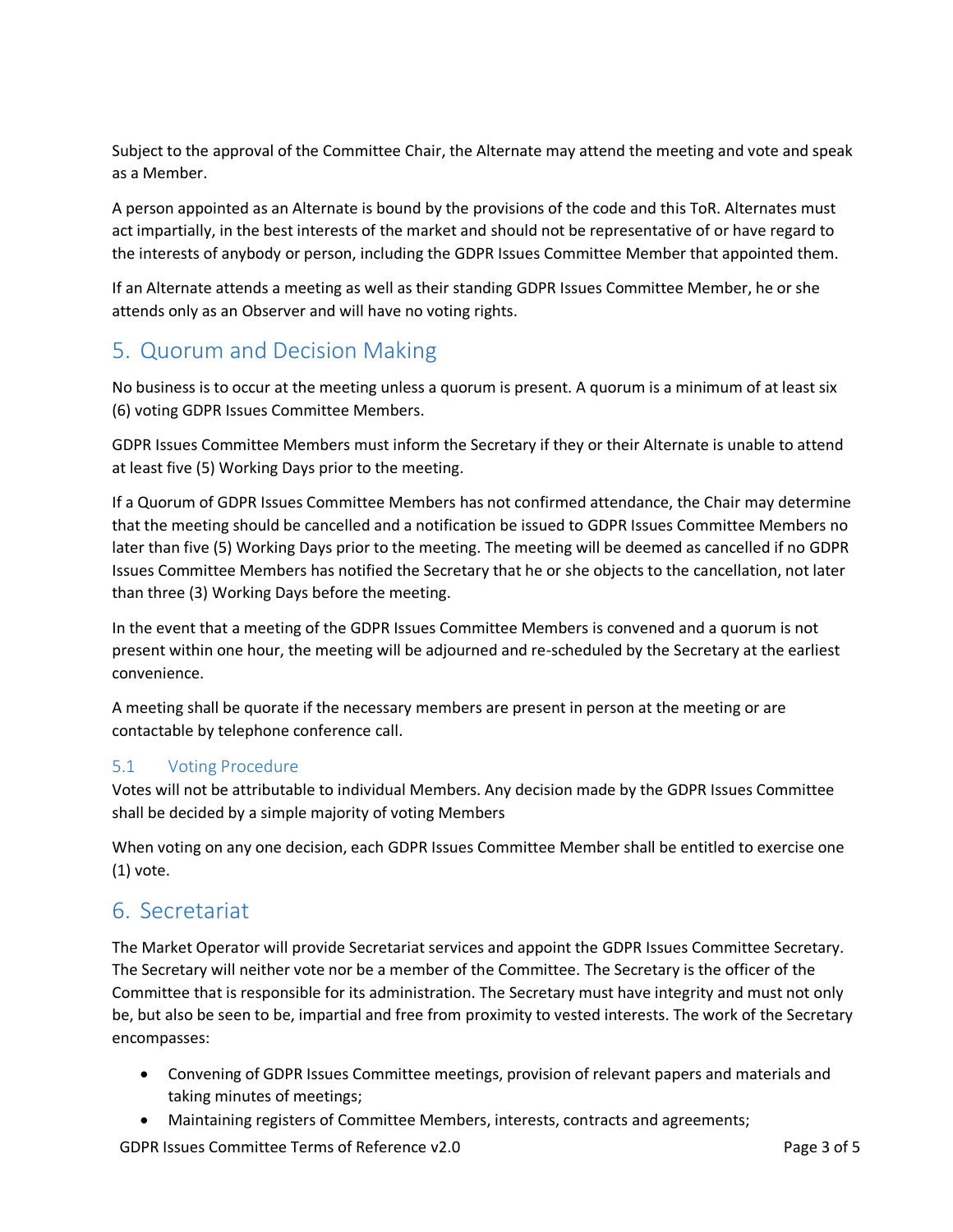- Communicating with the Panel, Trading Parties and Ofwat on behalf of the Committee;
- Management and administration of the Committee Member appointment processes; and
- Supporting the Committee Chair in ensuring compliance with regulations and obligations by Committee and Panel Members (and the Committee and Panel as a whole).

# 7. Proceedings of the Meeting

### 7.1 Frequency of Meetings

The GDPR Issues Committee will meet as and when required, but meetings may be cancelled if there is insufficient business on the agreement of the Committee Chair. In such cases, the Secretary will notify Members (and confirm on the website) that the meeting is cancelled not later than five (5) Working Days prior to the meeting. The meeting will be deemed as cancelled if no GDPR Issues Committee Member has notified the Secretary that he or she objects to the cancellation, not later than three (3) Working Days before the meeting.

Additional meetings may be held at such a time and place as notified to the members by the Secretary, in accordance with these ToR.

Unless otherwise decided by the Panel, the Secretary shall convene the GDPR Issues Committee meetings by giving notice via email at least five (5) Working Days prior to the proposed meeting, accompanied by publishing an agenda and any non-confidential papers on the website, as necessary. A copy of such notice and papers shall also be sent to any Alternate appointed.

The custom practice is that there will be no late papers issued outside of the agreed meeting notice period. From time to time, there may however be a need for additional matters or late papers, and the approach will be agreed by the Chair on a case by case basis. The Secretary will provide notice to the Committee members and the other persons entitled to receive notice, as soon a reasonably practical. Late papers will only be considered upon the agreement of GDPR Issues Committee members.

### 7.2 Urgent Meetings

Where the Secretary, with the agreement of the Committee Chair, is of the opinion that an urgent meeting is required, the five (5) Working Day notice period shall be waived.

The Secretary will notify Committee Members by email and/or telephone as soon a reasonably practical prior to the calling of an urgent meeting.

### 7.3 Meetings via Teleconference

A meeting of the GDPR Issues Committee may consist of a tele- or video-conference between members. A Committee member taking part in such a conference or telephone call is deemed to be present in person and is entitled to vote and be counted in the quorum accordingly.

### 7.4 Minutes of Meetings

The Secretary shall minute the discussions and resolutions of the meetings, including the names of those in attendance. Draft minutes will be circulated to GDPR Issues Committee Members as soon as reasonably practical after the meeting, where approval will be sought at the next meeting. Following GDPR Issues Committee Members approval, the minutes will be published on the Market Operator's website.